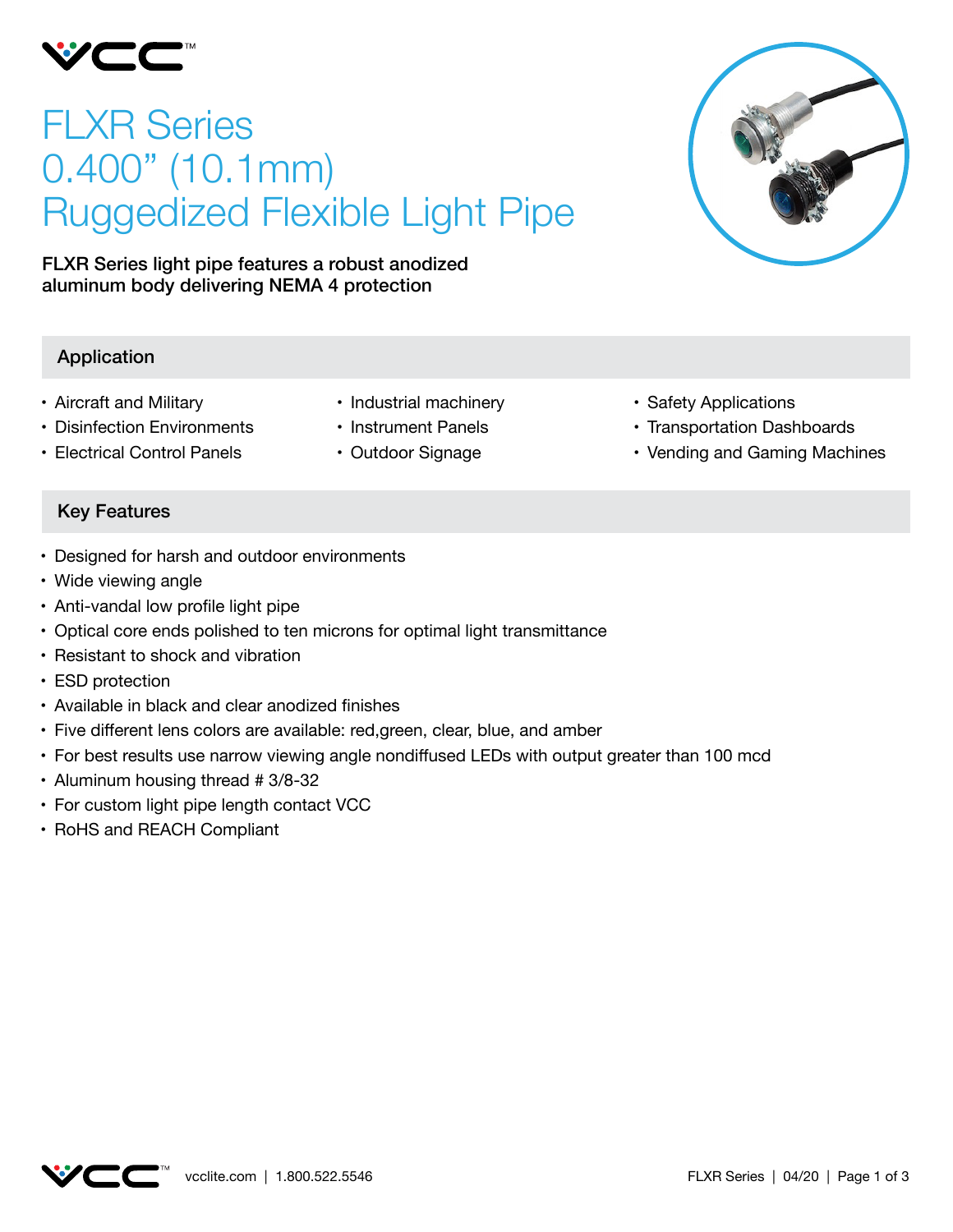### Ordering Data





#### Example: **FLXR1CTP08**

FLXR Black Anodized Finish, Clear Transparent Lens, 8 Inch Light Pipe Length